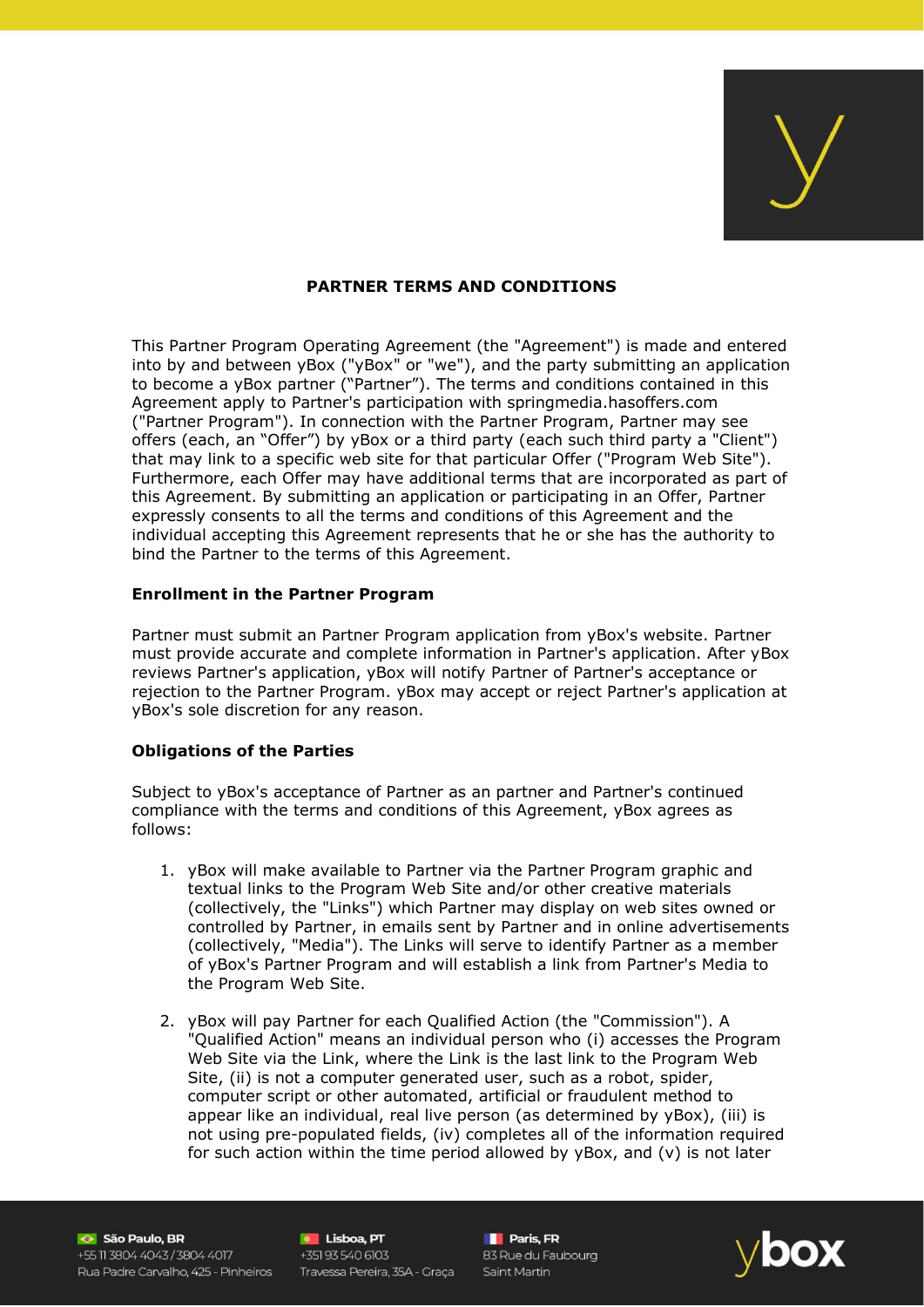

determined by yBox to be fraudulent, incomplete, unqualified or a duplicate user.

- 3. yBox will pay Partner any Commissions earned on a monthly basis, provided that the total Commissions yBox owes you is greater than \$0. Accounts with a balance of less than \$0 will roll over to the next month and will continue to roll over monthly until the \$0 minimum is reached. yBox reserves the right to charge back to Partner's account any previously paid Qualified Actions that are later determined to have not met the requirements to be a Qualified Action.
- 4. Payment for Commissions is dependent upon Clients providing such funds to yBox, and therefore, Partner agrees that yBox shall only be liable to Partner for Commissions to the extent that yBox has received such funds from the Clients.
- 5. yBox shall automatically generate an invoice on behalf of Partner for all Commissions payable under this Agreement and shall remit payment to Partner based upon that invoice. All tracking of Links and determinations of Qualifed Actions and Commissions shall be made by yBox in its sole discretion. In the event that Partner disputes in good faith any portion of an invoice, Partner must submit that dispute to yBox in writing and in sufficient detail within thirty (30) days of the date on the invoice. If Partner does not dispute the invoice as set forth herein, then Partner agrees that it irrevocably waives any claims or challenges based upon that invoice. In the event that Partner is also tracking Qualified Actions and Partner claims a discrepancy, Partner must provide yBox with Partner's reports within three (3) days after 30th day of the calendar month, and if yBox's and Partner's reported statistics vary by more than 10% and yBox reasonably determines that Partner has used generally accepted industry methods to track Qualified Actions, then yBox and Partner agree to make a good faith effort to arrive at a reconciliation. If the parties are unable to arrive at a reconciliation, then yBox's numbers shall govern.
- 6. If Partner has an outstanding balance due to yBox under this Agreement or any other agreement between the Partner and yBox, whether or not related to the Partner Program, Partner agrees that yBox may offset any such amounts due to yBox from amounts payable to Partner under this Agreement.

Partner also agrees that:

- 1. It has sole responsibility for the development, operation, and maintenance of, and all content on or linked to, the Media.
- 2. All materials posted on the Media or otherwise used in connection with the Partner Program (i) are not illegal, (ii) do not infringe upon the intellectual

São Paulo, BR +55 11 3804 4043 / 3804 4017 Rua Padre Carvalho, 425 - Pinheiros

**C** Lisboa, PT **C** Lisboa, PT<br>+351 93 540 6103<br>+ Travessa Pereira, 35A - Graça

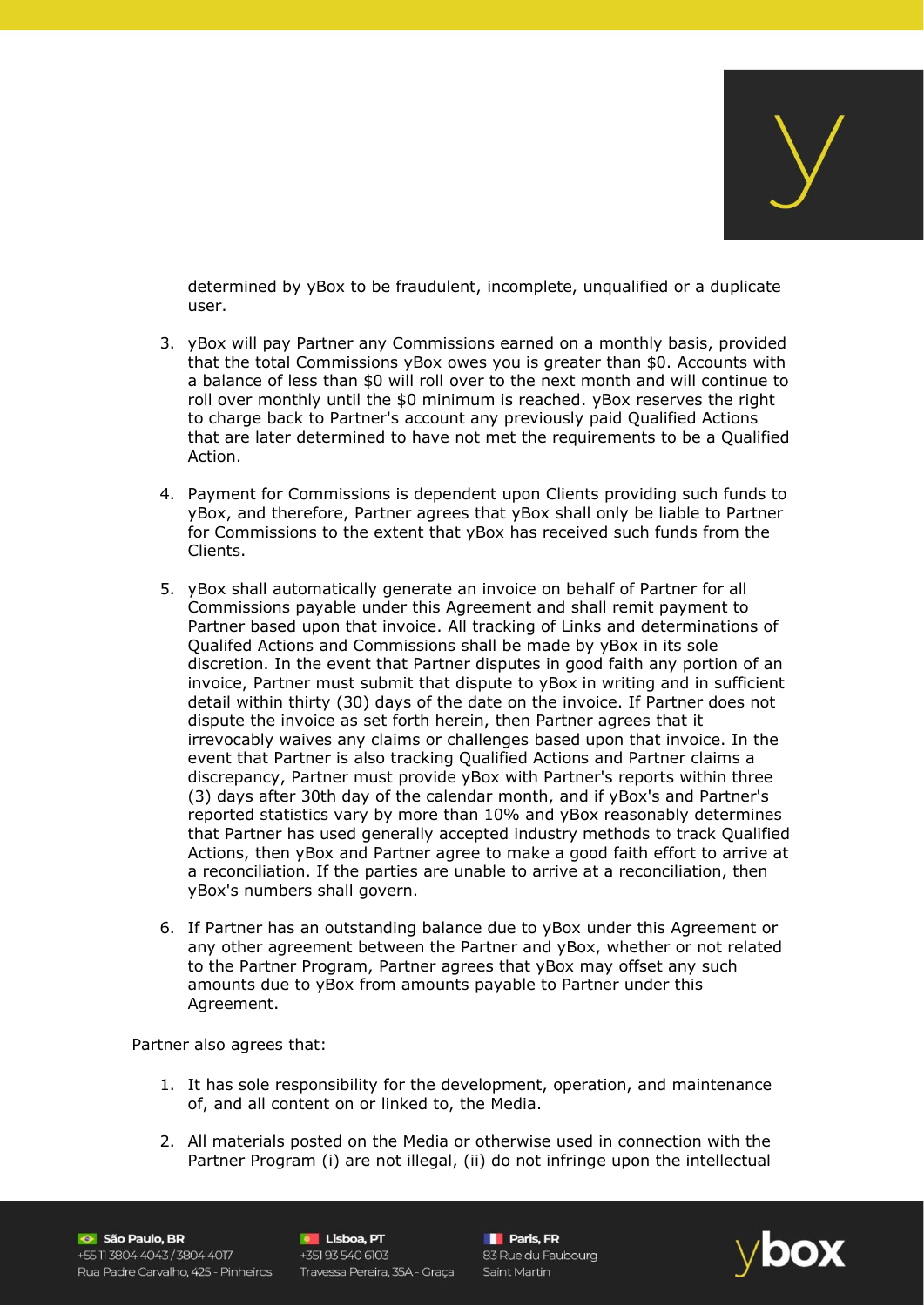

property or personal rights of any third party, and (iii) do not contain or link to any material which is harmful, threatening, defamatory, obscene, sexually explicit, harassing, promotes violence, promotes discrimination (whether based on sex, religion, race, ethnicity, nationality, disability or age), promotes illegal activities (such as gambling), contains profanity or otherwise contains materials that yBox informs Partner that it considers objectionable (collectively, "Objectionable Content").

- 3. It will not make any representations, warranties or other statements concerning yBox or Client or any of their respective products or services, except as expressly authorized herein.
- 4. The Media does not copy or resemble the look and feel of the Program Web Site or create the impression that the Media is endorsed by yBox or Clients or a part of the Program Web Site, without prior written permission from yBox.
- 5. It will comply with all (i) obligations, requirements and restrictions under this Agreement and (ii) laws, rules and regulations as they relate to its business, its Media or its use of the Links.
- 6. It will comply with the terms, conditions, guidelines and policies of any thirdparty services used by Partner in connection with the Partner Program, including but not limited to, email providers, social networking services and ad networks.
- 7. It will always prominently post and make available to end-users, including prior to the collection of any personally identifiable information, a privacy policy in compliance with all applicable laws that clearly and thoroughly discloses all information collection, use and sharing practices, including providing for the collection of such personally identifiable information in connection with the Partner Program and the provision of such personally identifiable information to yBox and Clients for use as intended by yBox and Clients.
- 8. It will always prominently post and make available to end-users any terms and conditions in connection with the Offer set forth by yBox or Client, or as required by applicable laws regarding such Offers.
- 9. It will not place yBox ads on any online auction platform (i.e. eBay, Amazon, etc).

The following additional program-specific terms shall apply to any promotional programs set forth below:

1. Email Campaigns. For all email campaigns, Partner must download the "Suppression List" from the Offers section of yBox. Partner shall filter its

São Paulo, BR +55 11 3804 4043 / 3804 4017 Rua Padre Carvalho, 425 - Pinheiros Travessa Pereira, 35A - Graça Saint Martin

**C Lisboa, PT C Lisboa, PT C Lisboa, PT C Lisboa, PT C Lisboa, PT C Lisboa, C Lisboa, C Lisboa, C Lisboa**<br>PT 83 Rue du Faubourg **C** Lisboa, PT

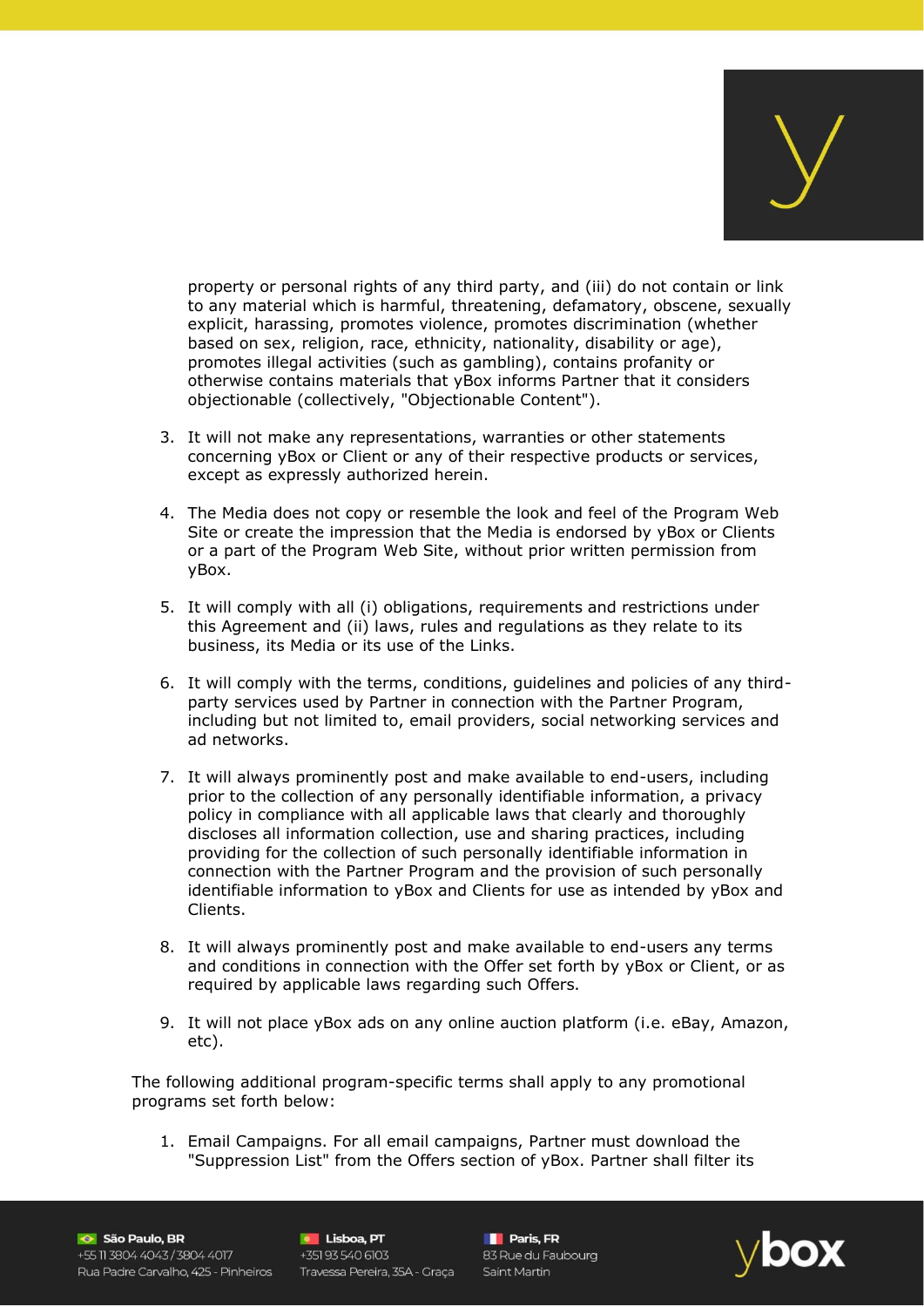

email list by removing any entries appearing on the Suppression List and will only send emails to the remaining addresses on its email list. yBox will provide an opt-out method in all Links, however, if any opt-out requests come directly to Partner, Partner shall immediately forward them to yBox at ho@the-ybox.com. Partner's emails containing the Links may not include any content other than the Links, except as required by applicable law.

- 2. Partner agrees that failure to download the Suppression List and remove all emails from the database before mailing may result in Commission withholdings, removal or suspension from all or part of the Partner Program, possible legal action and any other rights or remedies available to yBox pursuant to this Agreement or otherwise. Partner further agrees that it will not mail or market to any suppression files generated through the yBox network, and that doing so may result in Commission withholdings, removal or suspension from the Partner Program, possible legal action and any other rights or remedies available to yBox pursuant to this Agreement or otherwise.
- 3. Advertising Campaigns. No Links can appear to be associated with or be positioned on chat rooms or message or bulletin boards unless otherwise agreed by yBox in writing. Any pop-ups/unders used for the Partner Program shall be clearly identified as being served by Partner in the title bar of the window and any client-side ad serving software used by Partner shall only have been installed on an end-user's computer if the function of the software is clearly disclosed to end-users prior to installation, the installation is pursuant to an affirmatively accepted and plain-English end user license agreement and the software be easily removed according to generally accepted methods.
- 4. Partner Network Campaigns. For all Partners that maintain their own partner networks, Partner agrees to place the Links in its partner network (the "Partner Network") for access and use by those partners in the Partner Network (each a "Third Party Partner"). Partner agrees that it will expressly forbid any Third Party Partner to modify the Links in any way. Partner agrees to maintain its Partner Network according to the highest industry standards. Partner shall not permit any party to be a Third Party Partner whose web site or business model involves content containing Objectionable Content. All Third Party Partners must be in good standing with Partner. Partner must require and confirm that all Third Party Partners affirmatively accept, through verifiable means, the terms of this Agreement prior to obtaining access to the Links. Partner shall promptly terminate any Third Party Partner who takes, or could reasonably be expected to take, any action that violates the terms and conditions of this Agreement. In the event that either party suspects any wrongdoing by a Third Party Partner with respect to the Links, Partner shall promptly disclose to yBox the identity and contact information for such Third Party Partner. Partner shall promptly remove any Third Party Partner from the Partner Program and terminate

São Paulo, BR +55 11 3804 4043 / 3804 4017 Rua Padre Carvalho, 425 - Pinheiros Travessa Pereira, 35A - Graça Saint Martin

**C** Lisboa, PT **C Lisboa, PT**<br>+351 93 540 6103

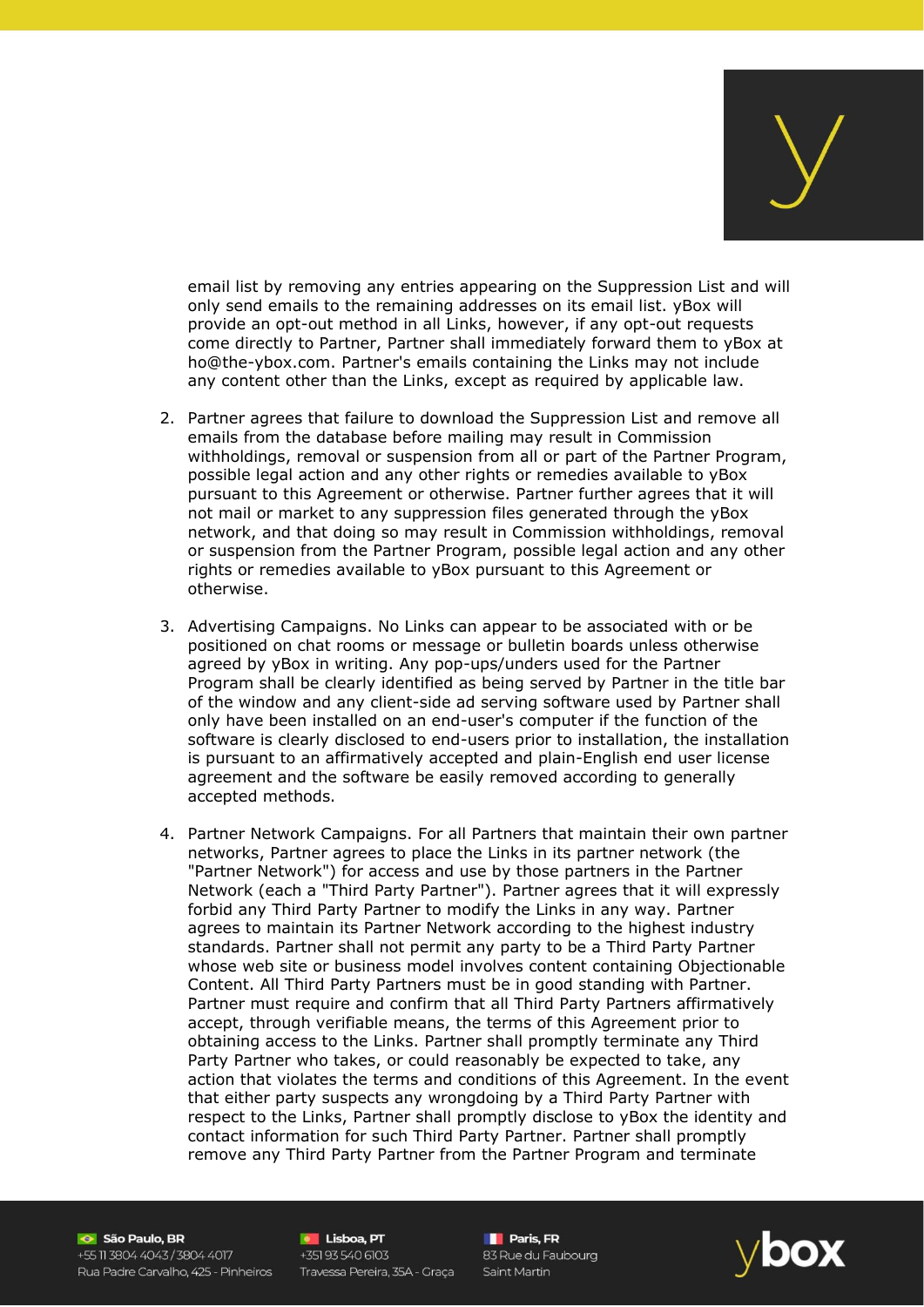

their access to future Offers of yBox in the Partner Network upon written notice from yBox. Partner shall remain liable for all acts or omissions of any Third Party Partner.

## **Confidentiality**

For purposes of the Agreement, "Confidential Information" shall mean all data and information, of a confidential nature or otherwise, disclosed during the term of the Agreement by one party ("Disclosing Party") to the other party ("Receiving Party"), as well as information that the Receiving Party knows or should know that the Disclosing Party regards as confidential including, but not limited to:

- 1. a party's business plans, strategies, know how, marketing plans, suppliers, sources of materials, finances, business relationships, personally identifiable end-user information, pricing, technology, employees, trade secrets and other non-public or proprietary information whether written, oral, recorded on tapes or in any other media or format;
- 2. the material terms of the Agreement; and
- 3. any information marked or designated by the Disclosing Party as confidential.

The Receiving Party agrees to hold all Confidential Information in trust and confidence and, except as may be authorized by the Disclosing Party in writing, shall not use such Confidential Information for any purpose other than as expressly set forth in the Agreement or disclose any Confidential Information to any person, company or entity, except to those of its employees and professional advisers:

- 1. who need to know such information in order for the Receiving Party to perform its obligations hereunder; and
- 2. who have entered into a confidentiality agreement with the Receiving Party with terms at least as restrictive as those set forth herein.

Confidential information shall not include any information that the Receiving Party can verify with substantial proof that:

- 1. is generally available to or known to the public through no wrongful act of the receiving party;
- 2. was independently developed by the Receiving Party without the use of Confidential Information; or

São Paulo, BR +55 11 3804 4043 / 3804 4017 Rua Padre Carvalho, 425 - Pinheiros

**C** Lisboa, PT **e Lisboa, PT**<br>+351 93 540 6103 Travessa Pereira, 35A - Graça

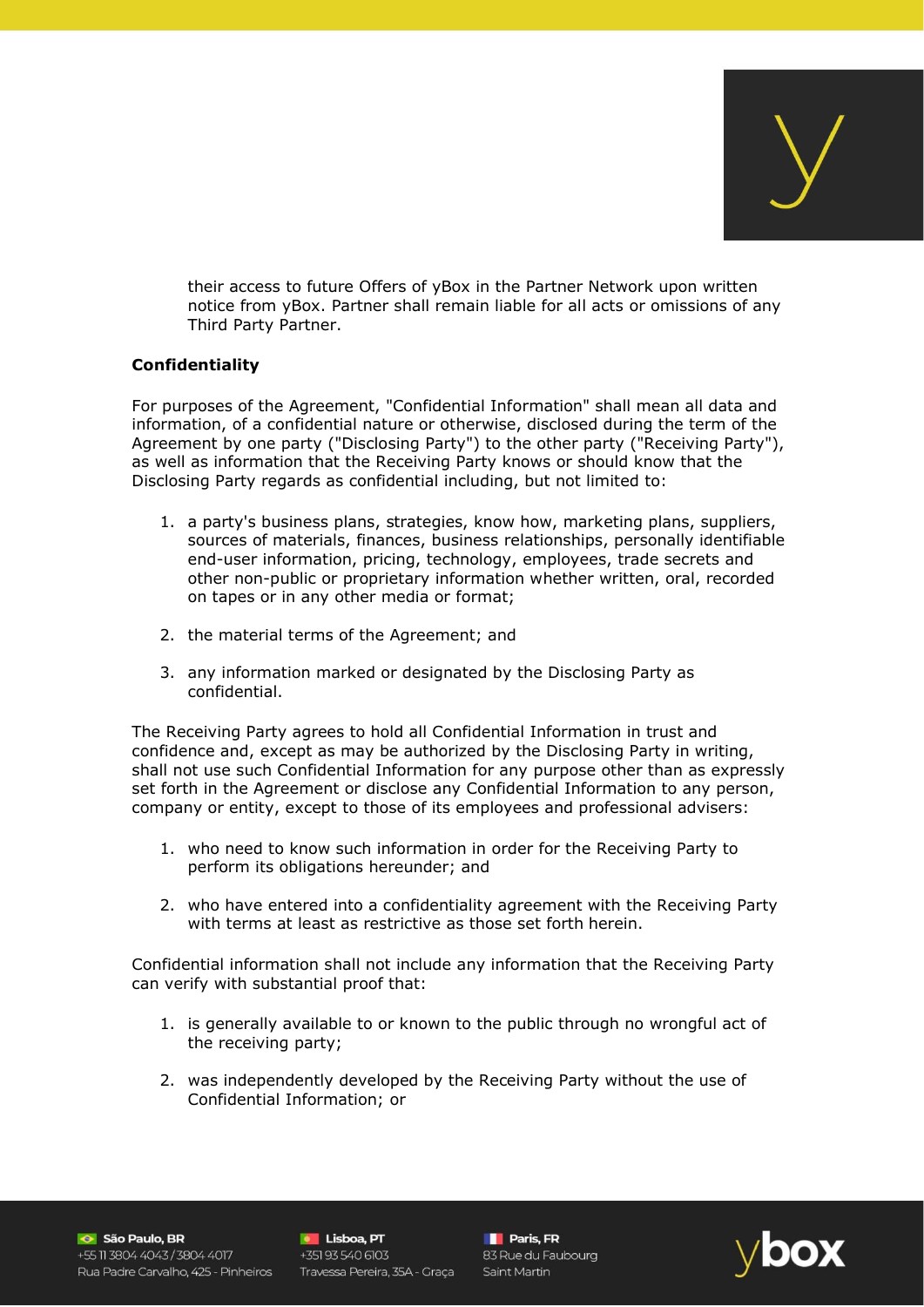

3. was disclosed to the Receiving Party by a third party legally in possession of such Confidential Information and under no obligation of confidentiality to the Disclosing Party.

The Receiving Party agrees that monetary damages for breach of confidentiality may not be adequate and that the disclosing party shall be further entitled to injunctive relief, without the requirement to post bond.

#### **Limited License & Intellectual Property**

Partner may not alter, modify, manipulate or create derivative works of the Links or any yBox graphics, creative, copy or other materials owned by, or licensed to, yBox in any way. Partner is only entitled to use the Links to the extent that Partner is a member in good standing of the Partner Program. yBox may revoke Partner's license any time by giving Partner written notice. Except as expressly stated herein, nothing in this Agreement is intended to grant Partner any rights to any of yBox's trademarks, service marks, copyrights, patents or trade secrets. Partner agrees that yBox may use any suggestion, comment or recommendation Partner chooses to provide to yBox without compensation for any purpose. All rights not expressly granted in this Agreement are reserved by yBox.

#### **Termination**

This Agreement shall commence on the date of yBox's approval of Partner's Partner Program application and shall continue thereafter until terminated as provided herein. Partner may terminate Partner's participation in the Partner Program at any time by removing all Links from Partner's Media and deleting all copies of the Links. yBox may terminate Partner's participation in one or more Offers or this Agreement at any time and for any reason which yBox deem appropriate with or without prior notice to Partner by disabling the Links or providing Partner with a written notice. Upon termination of Partner's participation in one or more Offers or this Agreement for any reason, Partner will immediately cease all use of and delete all Links, plus all yBox or Client intellectual property, and will cease representing yourself as a yBox or Client partner for such one or more Offers. All rights to validly accrued payments, causes of action and any provisions, which by their terms are intended to survive termination, shall survive any termination.

#### **Suspension**

In addition to any other rights and remedies available to yBox under this Agreement yBox reserves the right to delete any actions submitted through Partner's Links and withhold and freeze any unpaid Commissions or charge back paid Commissions to Partner's account if (i) yBox determines that Partner has violated this Agreement, (ii) yBox receives any complaints about Partner's participation in the Partner Program which yBox reasonably believes is in violation this Agreement or (iii) any Qualified Action is later determined to have not met the

São Paulo, BR +55 11 3804 4043 / 3804 4017 Rua Padre Carvalho, 425 - Pinheiros Travessa Pereira, 35A - Graça Saint Martin

**C** Lisboa, PT **e** Lisboa, PT<br>+351 93 540 6103<br>+

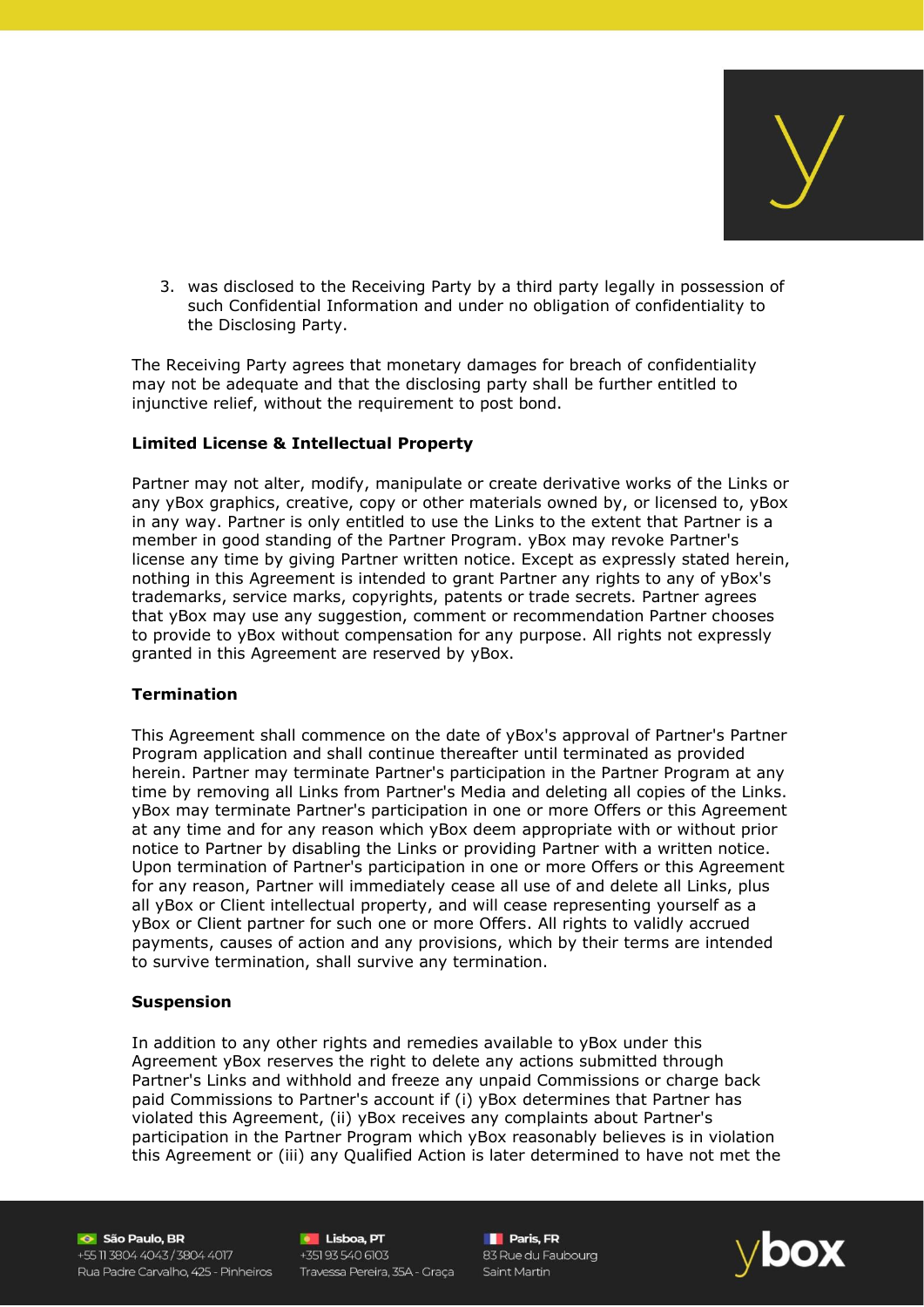

requirements set forth in this Agreement or on the Partner Program. Such withholding or freezing of Commissions, or charge backs for paid Commissions, shall be without regard as to whether or not such Commissions were earned as a result of such breach. In the event of a material breach of this Agreement, yBox reserves the right to disclose Partner's identity and contact information to appropriate law enforcement or regulatory authorities or any third party that has been directly damaged by Partner's actions. Such suspension will be in addition to yBox's available rights and remedies.

# **Anti-Spam Policy**

Partner must strictly comply with the federal CAN-SPAM Act of 2003 (the "Act"). All emails sent in connection with the Partner Program must include the appropriate party's opt-out link. From time to time, yBox may request - prior to Partner's sending emails containing linking or referencing the Partner Program that Partner submit the final version of Partner's email to yBox for approval by sending it to Partner's yBox representative and upon receiving written approval from yBox of Partner's email the email may be transmitted to third parties.

It is solely Partner's obligation to ensure that the email complies with the Act. Partner agrees not to rely upon yBox's approval of Partner's email for compliance with the Act or assert any claim that Partner are in compliance with the Act based upon yBox's approval.

## **Fraud**

Partner is expressly prohibited from using any persons, means, devices or arrangements to commit fraud, violate any applicable law, interfere with other partners or falsify information in connection with referrals through the Links or the generation of Commissions or exceed Partner's permitted access to the Partner Program. Such acts include, but are in no way limited to, using automated means to increase the number of clicks through the Links or completion of any required information, using spyware, using stealware, cookie-stuffing and other deceptive acts or click-fraud. yBox shall make all determinations about fraudulent activity in its sole discretion.

## **Representations and Warranties**

The parties agree to the terms in the General Data Protection Regulation Data Processing Addendum, which is incorporated into this Agreement.

Partner represents and warrants that:

1. it has the power and authority to enter into and perform its obligations under the Agreement;

São Paulo, BR +55 11 3804 4043 / 3804 4017 Rua Padre Carvalho, 425 - Pinheiros

**C** Lisboa, PT  $+35193540603$ Travessa Pereira, 35A - Graça

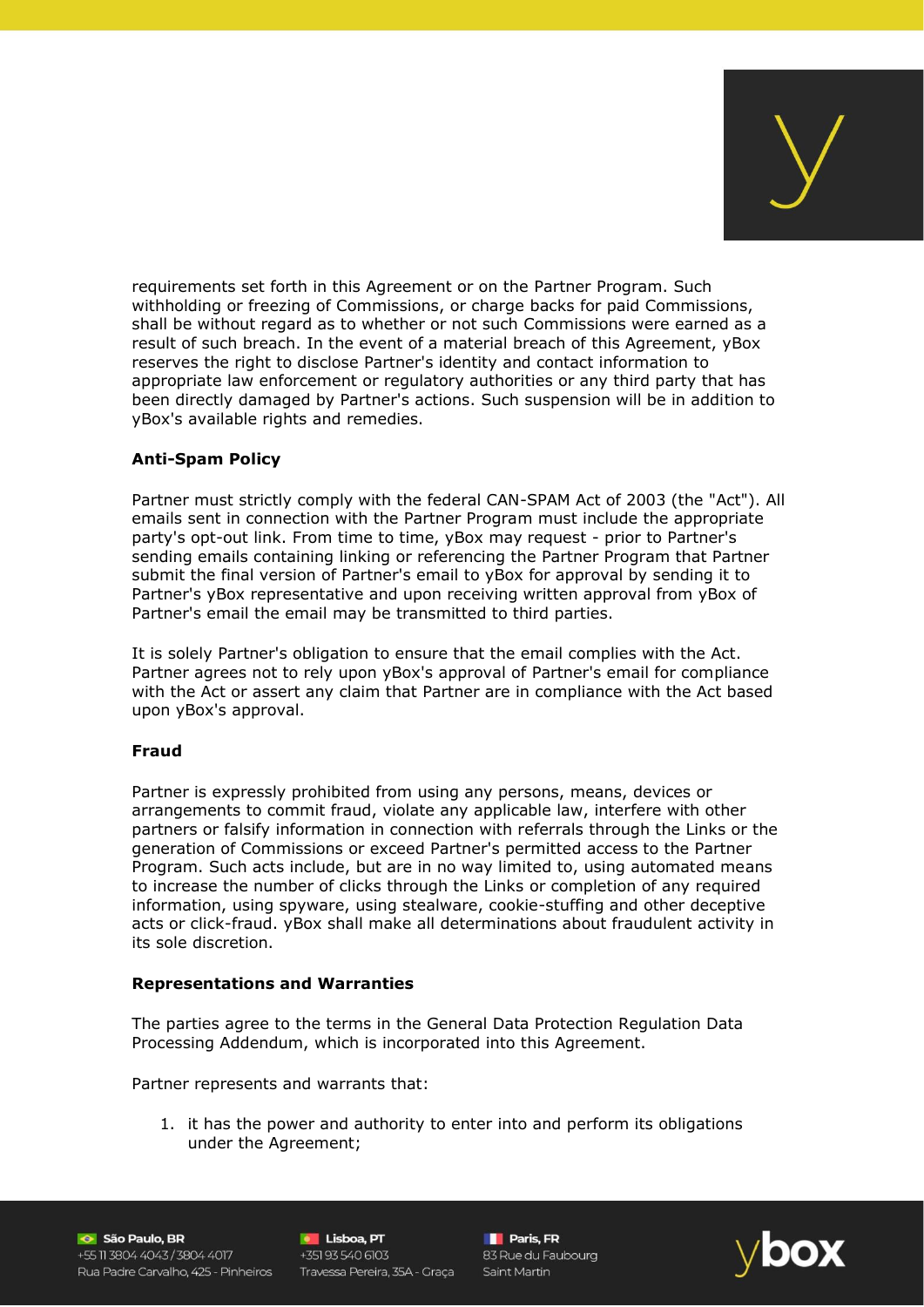

- 2. at all times, the Media and Partner itself will comply with all applicable foreign, federal, state or local laws, rules, regulations and ordinances including, without limitation, the Gramm-Leach Bliley Act, the Fair Credit Reporting Act, the Federal Trade Commission Act, CAN-SPAM, the Telephone Consumer Protection Act, the Fair Debt Collection Practices Act, the Federal Communications Act, and all rules and regulations promulgated under any of the foregoing, as well as all applicable state laws including, without limitation, the California Financial Privacy Act and the Vermont Consumer Protection Act, and all rules and regulations promulgated under such state laws (collectively, "Laws");
- 3. it owns and/or has any and all rights in the Media as contemplated by the Agreement;
- 4. at all times, the Media and Partner itself will not violate any applicable rights of any third party including, but not limited to, infringement or misappropriation of any copyright, patent, trademark, trade secret or other proprietary, property or other intellectual property right;
- 5. Partner has a reasonable basis for any and all claims made within the Media and possesses appropriate documentation to substantiate such claims;
- 6. Partner shall fulfill all commitments made in the Media;
- 7. no Media is targeted to end-users under the age of eighteen (18);
- 8. prior to loading any computer program onto an individual's computer including, without limitation, programs commonly referred to as adware and/or spyware, and cookies, Partner shall provide clear and conspicuous notice to, and shall obtain the express consent of, such individual to install such computer program and/or cookies;
- 9. the Media does not and will not:
	- 1. contain any misrepresentations or content that is defamatory;
	- 2. contain content that is violent, obscene, offensive, including content that contains nudity or implied nudity or content that is morally or ethically offensive or sexually suggestive;
	- 3. promote or support gambling or sweepstakes or contests; or
	- 4. contain any "worm," "virus" or other device that could impair or injure any person or entity;
- 10. Partner is not, nor is Partner acting on behalf of any person or entity that is, prohibited from engaging in transactions with U.S. citizens, nationals or entities under applicable U.S. law and regulation including, but not limited

São Paulo, BR +55 11 3804 4043 / 3804 4017 Rua Padre Carvalho, 425 - Pinheiros Travessa Pereira, 35A - Graça Saint Martin

**C** Lisboa, PT **e Lisboa, PT**<br>+351 93 540 6103<br>+

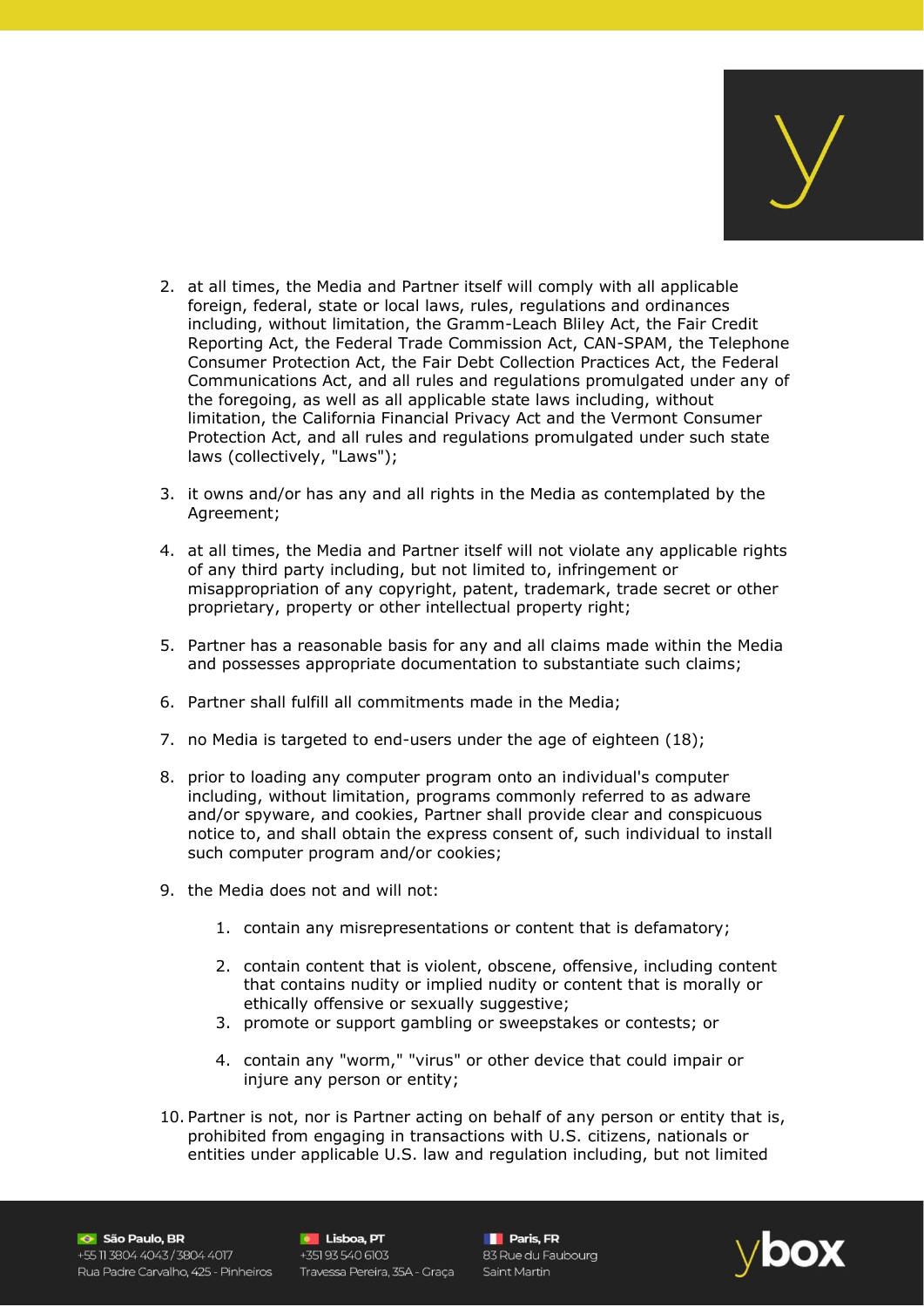to, regulations issued by the U.S. Office of Foreign Assets Control ("OFAC"); and

11. Partner is not, nor is Partner acting on behalf of any person or entity that is, a Specially Designated National ("SDN"), as OFAC may so designate from time to time.

#### **Modifications**

In addition to any notice permitted to be given under this Agreement, yBox may modify any of the terms and conditions of this Agreement at any time by providing Partner with a notification by email. The changes will become effective ten (10) business days after such notice. If the modifications are unacceptable to Partner, Partner may terminate this Agreement without penalty solely on the account of such termination within such ten (10) business day period. Partner's continued participation in this Partner Program ten (10) business days after a change notice has been posted will constitute Partner's acceptance of such change.

In addition, yBox may change, suspend or discontinue any aspect of an Offer or Link or remove, alter, or modify any tags, text, graphic or banner ad in connection with a Link. Partner agrees to promptly implement any request from yBox to remove, alter or modify any Link, graphic or banner ad that is being used by Partner as part of the Partner Program.

#### **Independent Investigation**

Partner acknowledges that it has read this Agreement and agrees to all its terms and conditions. Partner has independently evaluated the desirability of participating in the Partner Program and each Offer and is not relying on any representation, guarantee or statement other than as set forth in this Agreement or on the Partner Program.

São Paulo, BR +55 11 3804 4043 / 3804 4017 Rua Padre Carvalho 425 - Pinheiros

**C** Lisboa, PT +351 93 540 6103 Travessa Pereira, 35A - Graça

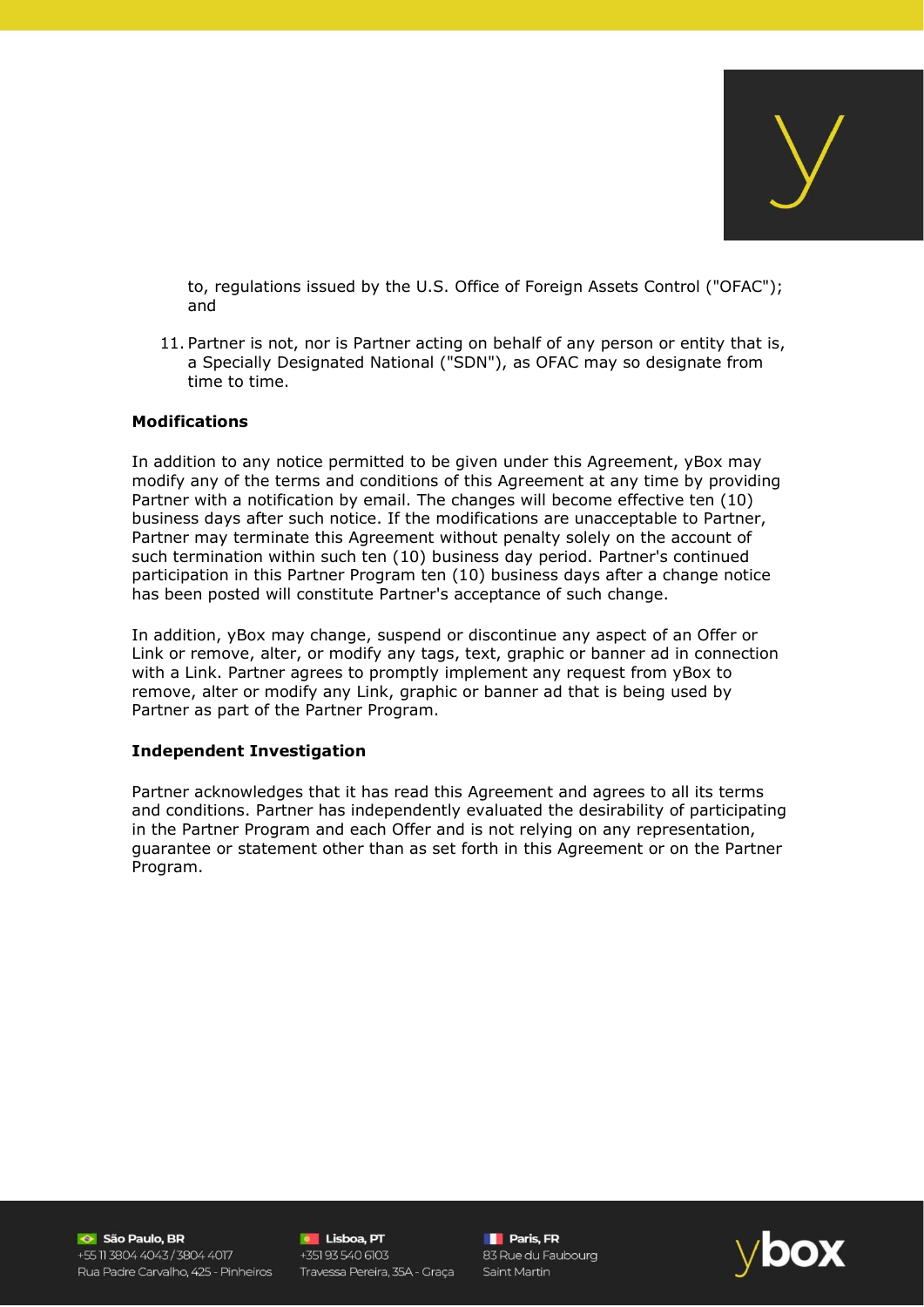

## **Indemnification**

Partner shall irrevocably defend, indemnify and hold yBox and Clients and each of their respective employees, officers, directors, members, managers, shareholders, contractors and agents harmless from and against any and all liability, loss, damage or expense (including, without limitation, reasonable attorneys' fees, costs and expenses) arising out of or related to any allegation, claim or cause of action, involving:

- 1. Partner's breach of the Agreement;
- 2. the Media; and/or
- 3. any claim that yBox is obligated to pay any taxes in connection with Partner's participation hereunder.

## **Disclaimers**

THE AFFILIATE PROGRAM AND LINKS, AND THE PRODUCTS AND SERVICES PROVIDED IN CONNECTION THEREWITH, ARE PROVIDED TO AFFILIATE "AS IS". EXCEPT AS EXPRESSLY SET FORTH HEREIN, YBOX EXPRESSLY DISCLAIMS ALL WARRANTIES, EXPRESS, IMPLIED OR STATUTORY, INCLUDING BUT NOT LIMITED TO THE IMPLIED WARRANTIES OF MERCHANTABILITY, FITNESS FOR A PARTICULAR PURPOSE, AND NONINFRINGEMENT, AND ANY WARRANTIES ARISING OUT OF COURSE OF DEALING, USAGE, OR TRADE. YBOX DOES NOT WARRANT THAT THE AFFILIATE PROGRAM OR LINKS WILL MEET AFFILIATE'S SPECIFIC REQUIREMENTS OR THAT THE OPERATION OF THE AFFILIATE PROGRAM OR LINKS WILL BE COMPLETELY ERROR-FREE OR UNINTERRUPTED. YBOX EXPRESSLY DISCLAIMS ANY LIABILITY FOR ANY ACT OR OMISSION OF A CLIENT OR THEIR PRODUCTS OR SERVICES. YBOX DOES NOT GUARANTEE THAT AFFILIATE WILL EARN ANY SPECIFIC AMOUNT OF COMMISSIONS.

## **Limitation of Liability**

IN NO EVENT SHALL YBOX BE LIABLE FOR ANY UNAVAILABILITY OR INOPERABILITY OF THE LINKS, PROGRAM WEB SITES, TECHNICAL MALFUNCTION, COMPUTER ERROR, CORRUPTION OR LOSS OF INFORMATION, OR OTHER INJURY, DAMAGE OR DISRUPTION OF ANY KIND BEYOND THE REASONABLE CONTROL OF YBOX. IN NO EVENT WILL YBOX BE LIABLE FOR ANY INDIRECT, INCIDENTAL, CONSEQUENTIAL, PERSONAL INJURY / WRONGFUL DEATH, SPECIAL OR EXEMPLARY DAMAGES, INCLUDING BUT NOT LIMITED TO, LOSS OF PROFITS OR LOSS OF BUSINESS OPPORTUNITY, EVEN IF SUCH DAMAGES ARE FORESEEABLE AND WHETHER OR NOT YBOX HAS BEEN ADVISED OF THE POSSIBILITY THEREOF. YBOX'S CUMULATIVE LIABILITY TO AFFILIATE, FROM ALL CAUSES OF ACTION AND ALL THEORIES OF LIABILITY, WILL BE LIMITED TO AND WILL NOT EXCEED THE

São Paulo, BR +55 11 3804 4043 / 3804 4017 Rua Padre Carvalho, 425 - Pinheiros

**C** Lisboa, PT **C** Lisboa, PT<br>+351 93 540 6103<br>-Travessa Pereira, 35A - Graça

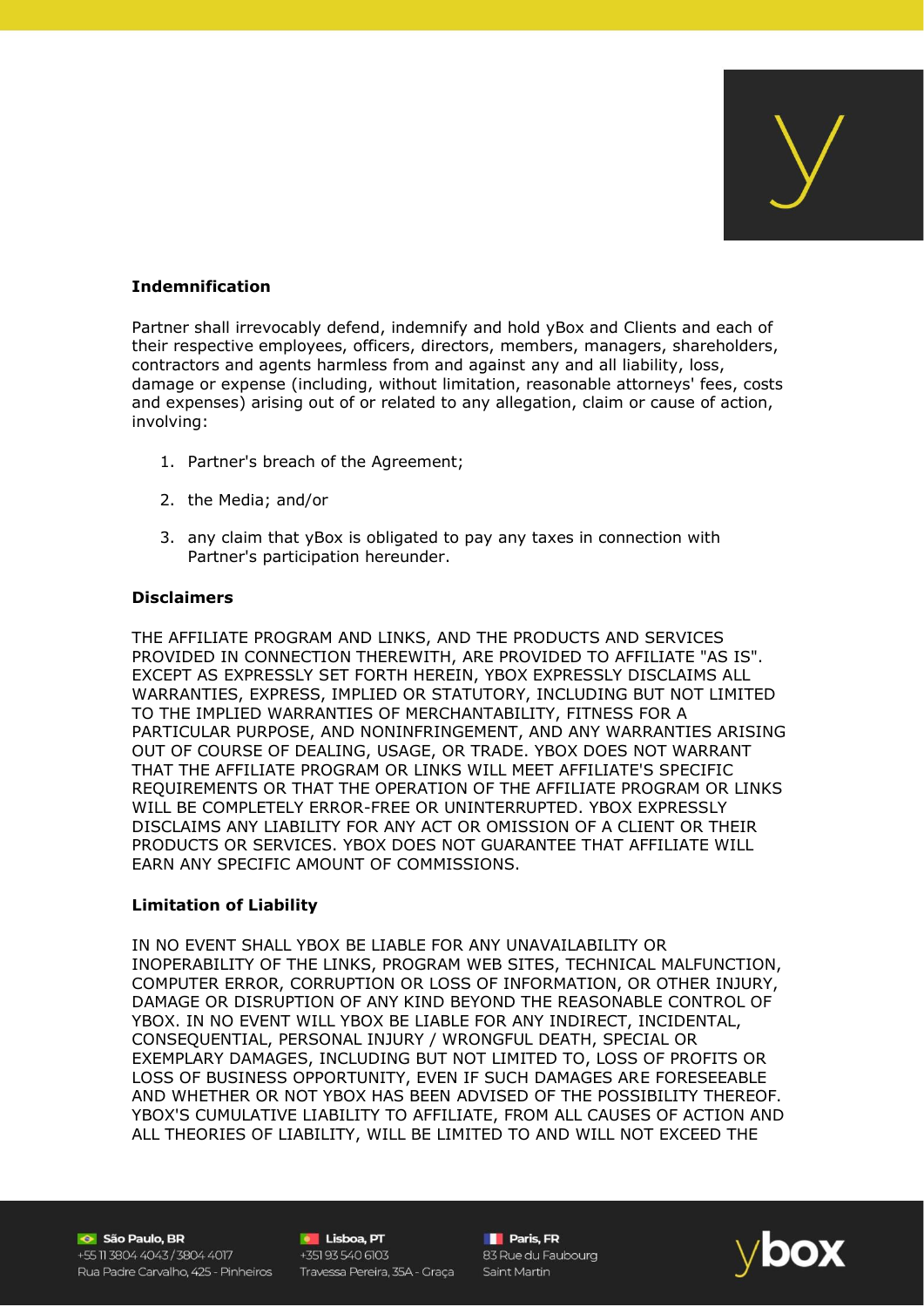AMOUNTS PAID TO AFFILIATE BY YBOX IN COMMISSIONS DURING THE SIX (6) MONTHS IMMEDIATELY PRIOR TO SUCH CLAIM.

#### **Force Majeure**

Other than with respect to payment obligations arising hereunder, neither party will be liable, or be considered to be in breach of this Agreement, on account of such party's delay or failure to perform as required under the terms of this Agreement as a result of any causes or conditions that are beyond such party's reasonable control and that such party is unable to overcome through the exercise of commercially reasonable diligence (a "Force Majeure Event"). If any such Force Majeure Event occurs including, without limitation, acts of God, fires, explosions, telecommunications, Internet or Partner Network failure, results of vandalism or computer hacking, storm or other natural occurrences, national emergencies, acts of terrorism, insurrections, riots, wars, strikes or other labor difficulties, or any act or omission of any other person or entity, the affected party will give the other party notice and will use commercially reasonable efforts to minimize the impact of any such event.

#### **Governing Law & Miscellaneous**

- 1. Assignment. Partner may not assign, transfer or delegate any of its rights or obligations under the Agreement without the prior written consent of yBox, and any attempts to do so shall be null and void; provided, however, that either party may assign the Agreement or any portion hereof/thereof, to:
	- 1. an acquirer of all or substantially all of such party's equity, business or assets;
	- 2. a successor in interest whether by merger, reorganization or otherwise; or
	- 3. any entity controlling or under common control with such party.
- 2. Choice of Law/Venue. The Agreement shall be construed in accordance with and governed by the laws of the State of Washington. In the event that any suit, action or other legal proceeding shall be instituted against either party in connection with the Agreement, each hereby submits to a court of competent jurisdiction located in King County, Washington, and further agrees to comply with all the requirements necessary to give such court jurisdiction.
- 3. Non-Waiver/Severability. No waiver of any breach of any provision of the Agreement shall constitute a waiver of any prior, concurrent or subsequent breach of the same or any other provisions hereof, and no waiver shall be effective unless made in writing and signed by an authorized representative of the waiving party. If any provision contained in the Agreement is determined to be invalid, illegal or unenforceable in any respect under any applicable law, then such provision will be severed and replaced with a new provision that most closely reflects the real intention of the parties, and the remaining provisions of the Agreement will remain in full force and effect.

São Paulo, BR +55 11 3804 4043 / 3804 4017 Rua Padre Carvalho, 425 - Pinheiros Travessa Pereira, 35A - Graça

**C** Lisboa, PT **C Lisboa, PT**<br>+351 93 540 6103

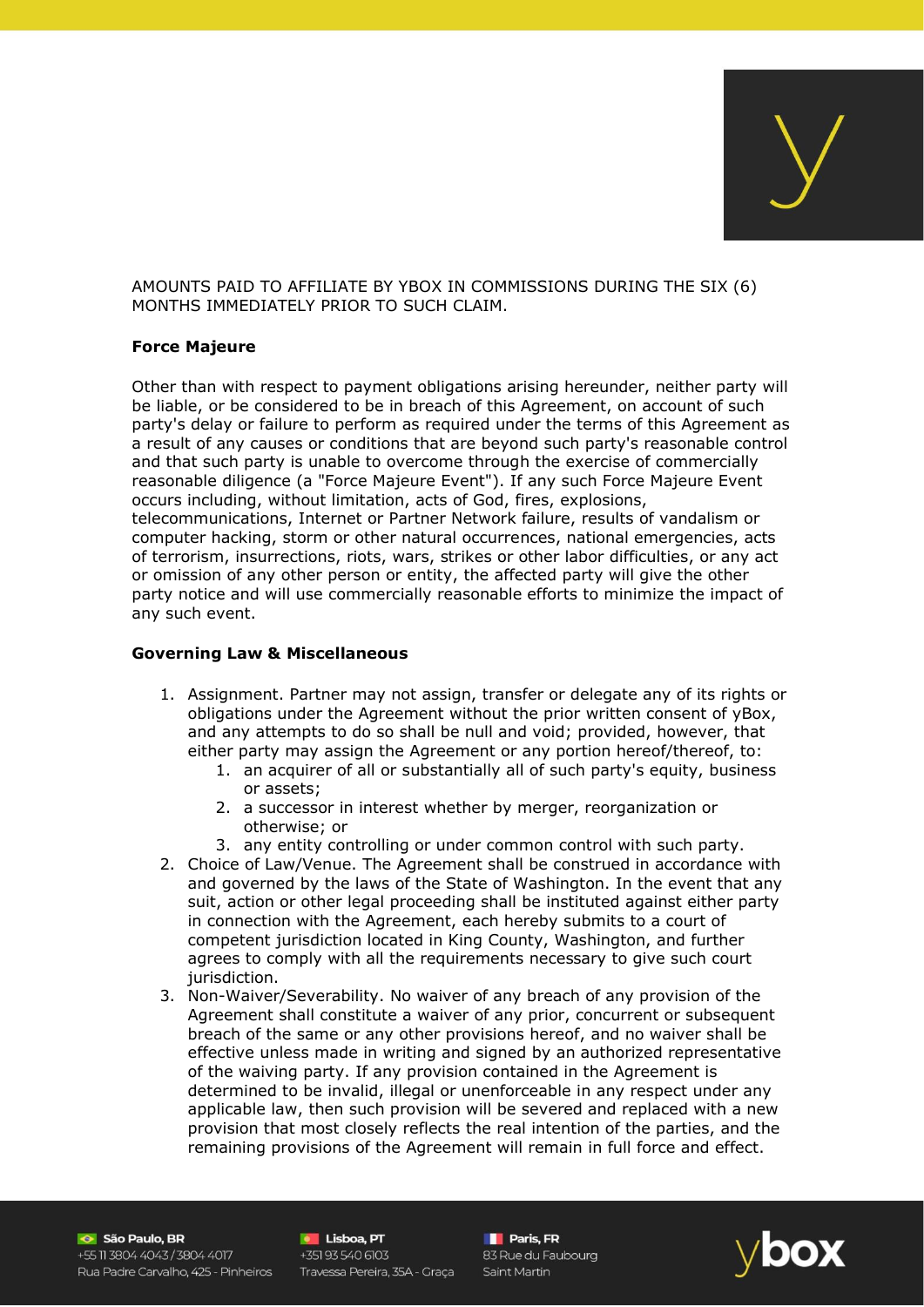

4. Relationship of the Parties. The parties hereto are independent contractors. There is no relationship of partnership, agency, employment, franchise or joint venture between the parties. Neither party has the authority to bind the other, or incur any obligation on its behalf.

By submitting and application to Partner Program, Partner affirms and acknowledges that Partner has read this Agreement in its entirety and agrees to be bound by all of its terms and conditions. If Partner does not wish to be bound by this Agreement, Partner should not submit an application to Partner Program. If an individual is accessing this Agreement on behalf of a business entity, by doing so, such individual represents that they have the legal capacity and authority to bind such business entity to this Agreement.

## **LGPD - General Data Protection Law**

The conditions of its traffic are in accordance with the Brazilian legislation, even complying with the terms of Law no. 13,709 / 2018 ("LGPD - General Data Protection Law") and related rules.

GDPR Data Processing Addendum

This General Data Protection Regulation Data Processing Addendum ("GDPR Addendum") is incorporated by reference into the Partner Program Operating Agreement by and between You ("Partner"), and Us ("Network" or Processor"), (collectively, the "Agreement"). This GDPR Addendum is entered into as of the date of the Partner Program Operating Agreement.

This GDPR Addendum sets out the terms that apply when Personal Data, as defined in the Data Protection Legislation, is processed by Network under the Agreement. The purpose of the GDPR Addendum is to ensure such processing is conducted in accordance with applicable laws, including EU Data Protection Legislation, and with due respect for the rights and freedoms of individuals whose Personal Data are processed.

## **DEFINITIONS**

Capitalized terms used but not defined in this GDPR Addendum have the same meanings as set out in the Agreement.

**Data Protection Legislation:** (i) unless and until the GDPR is no longer directly applicable in the UK, the General Data Protection Regulation ((EU) 2016/679) and any national implementing laws, regulations and secondary legislation, as amended or updated from time to time, in the UK and then (ii) any successor legislation to the GDPR or the Data Protection Act 1998.

São Paulo, BR  $+55$  11 3804 4043/3804 4017 Rua Padre Carvalho, 425 - Pinheiros Travessa Pereira, 35A - Graça Saint Martin

**e** Lisboa, PT<br>+351 93 540 6103

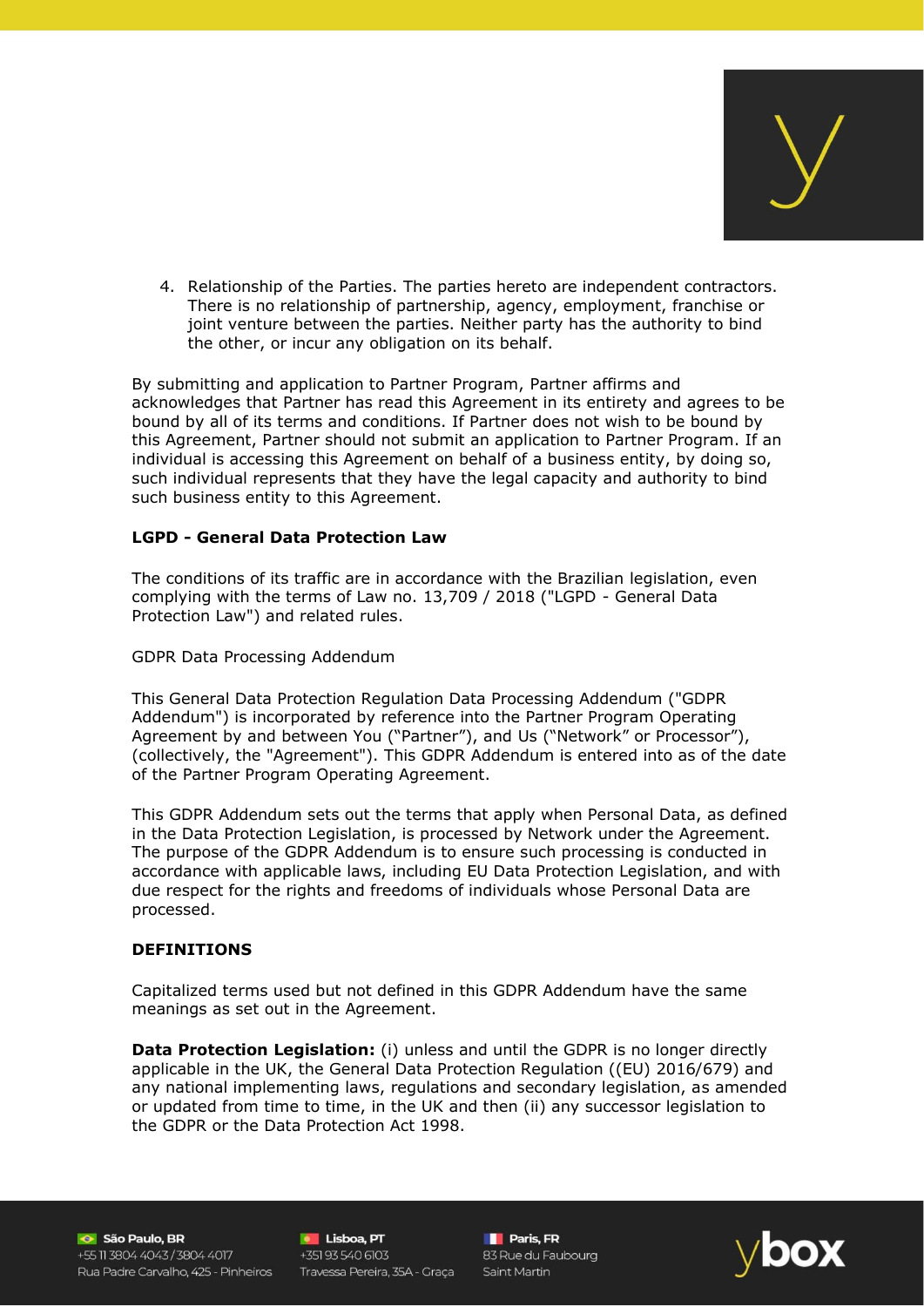

# **Applicability**

Applicability. This GDPR Addendum shall only apply to the extent Partner is established within the European Union ("EU") or Switzerland or the United Kingdom and/or to the extent Network processes Personal Data of Data Subjects located in the EU or Switzerland or the United Kingdom on behalf of Partner.

#### **Data Protection**

Both parties will comply with all applicable requirements of the Data Protection Legislation. This Section 1 is in addition to, and does not relieve, remove or replace, a party's obligations under the Data Protection Legislation.

The parties acknowledge that for the purposes of the Data Protection Legislation, the Partner is the data controller and Network is the data processor (where Data Controller and Data Processor have the meanings as defined in the Data Protection Legislation).

Without prejudice to the generality of clause 1.1, the Partner, as Controller, shall be responsible for ensuring that, in connection with Partner Personal Data and the Services, (i) it has complied, and will continue to comply, with all applicable laws relating to privacy and data protection, including EU Data Protection Legislation; and (ii) it has, and will continue to have, the right to transfer, or provide access to, the Personal Data to Network for processing in accordance with the terms of the Agreement and this GDPR Addendum.

Without prejudice to the generality of clause 1.1, Network shall, in relation to any Personal Data processed in connection with the performance by Network of its obligations under this agreement:

- 1. process that Personal Data only for the purposes set forth in the Agreement and Schedule 1 and only in accordance with the lawful, documented instructions of Partner, except where otherwise required by applicable law. Any processing required outside of the scope of these instructions (inclusive of the rights and obligations set forth under the Agreement) will require prior written agreement of the parties. Where Network is relying on laws of a member of the EU or EU law as the basis for processing Personal Data, Network shall promptly notify the Partner of this before performing the processing required by the Applicable Laws unless those Applicable Laws prohibit Network from so notifying the Partner;
- 2. ensure that it has in place appropriate technical and organizational measures, available for review and approval by the Partner, to protect against unauthorized or unlawful processing of Personal Data and against accidental loss or destruction of, or damage to, Personal Data, appropriate to the harm that might result from the unauthorized or unlawful processing

São Paulo, BR +55 11 3804 4043 / 3804 4017 Rua Padre Carvalho, 425 - Pinheiros Travessa Pereira, 35A - Graça Saint Martin

**C** Lisboa, PT **e Lisboa, PT**<br>+351 93 540 6103<br>+

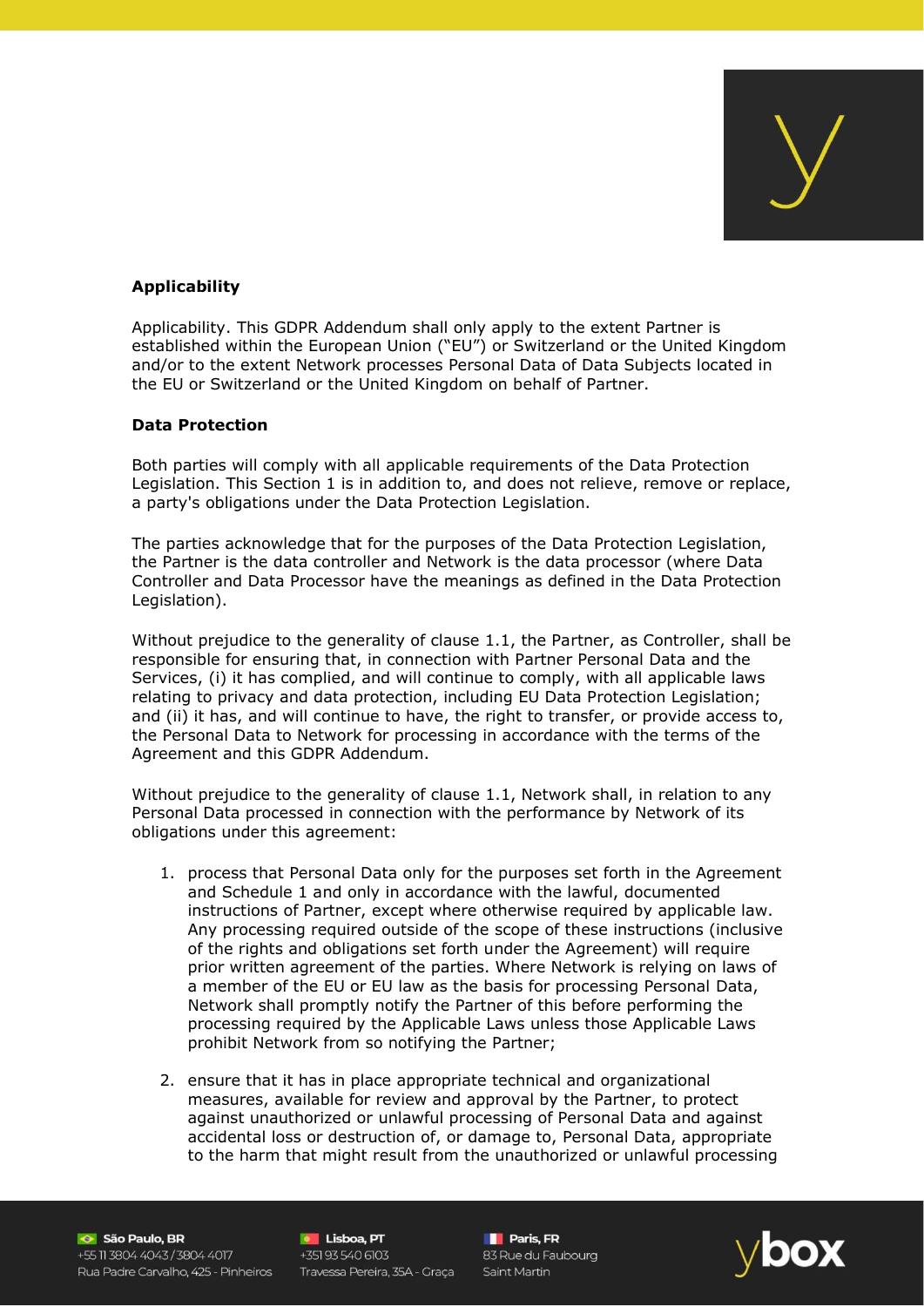

or accidental loss, destruction or damage and the nature of the data to be protected, having regard to the state of technological development and the cost of implementing any measures (those measures may include, where appropriate, pseudonymising and encrypting Personal Data, ensuring confidentiality, integrity, availability and resilience of its systems and services, ensuring that availability of and access to Personal Data can be restored in a timely manner after an incident, and regularly assessing and evaluating the effectiveness of the technical and organizational measures adopted by it);

- 3. ensure that all personnel who have access to and/or process Personal Data are obliged to keep the Personal Data confidential; and Network complies with its obligations under the Data Protection Legislation by providing an adequate level of protection to any Personal Data that is transferred;
- 4. assist the Partner, at the Partner's cost, in responding to any request from a Data Subject and in ensuring compliance with its obligations under the Data Protection Legislation with respect to security, breach notifications, impact assessments and consultations with supervisory authorities or regulators. For the avoidance of doubt, Partner is responsible for responding to Data Subject request for access, correction, restriction, objection, erasure or data portability of that Data Subject's Personal Data;
- 5. notify the Partner without undue delay on becoming aware of a Personal Data breach;
- 6. upon termination or expiration of the Agreement, in accordance with the terms of the Agreement and within a reasonable amount of time, delete or make available to Partner for retrieval all relevant Personal Data in Network's possession; except to the extent that Network is required by any applicable law to retain some or all of such data. Network shall extend the protections of the Agreement and this GDPR Addendum to any such Personal Data and limit any further processing of such Personal Data to only those limited purposes that require the retention; and
- 7. maintain complete and accurate records and information to demonstrate its compliance with this Section 2.4.

The Partner consents to Network appointing third-party processors of Personal Data under this agreement, including TUNE ("Sub-processors"). Network confirms that it has entered or (as the case may be) will enter with the third-party processor into a written agreement substantially similar to those set out in this Agreement. As between the Partner and Network, Network shall remain fully liable for all acts or omissions of any Sub-processor appointed by it pursuant to this Section 2.5.

Network may, at any time on not less than 30 days' notice with email sufficing, add or make changes to the Sub-processors. Partner may object in writing to Network's

São Paulo, BR  $+55$  11 3804 4043/3804 4017 Rua Padre Carvalho, 425 - Pinheiros Travessa Pereira, 35A - Graça Saint Martin

**C Lisboa, PT C Lisboa, PT C Lisboa, PT C Lisboa, PT C Lisboa, PT C Lisboa, C Lisboa, C Lisboa, C Lisboa**<br>PT 83 Rue du Faubourg **C** Lisboa, PT

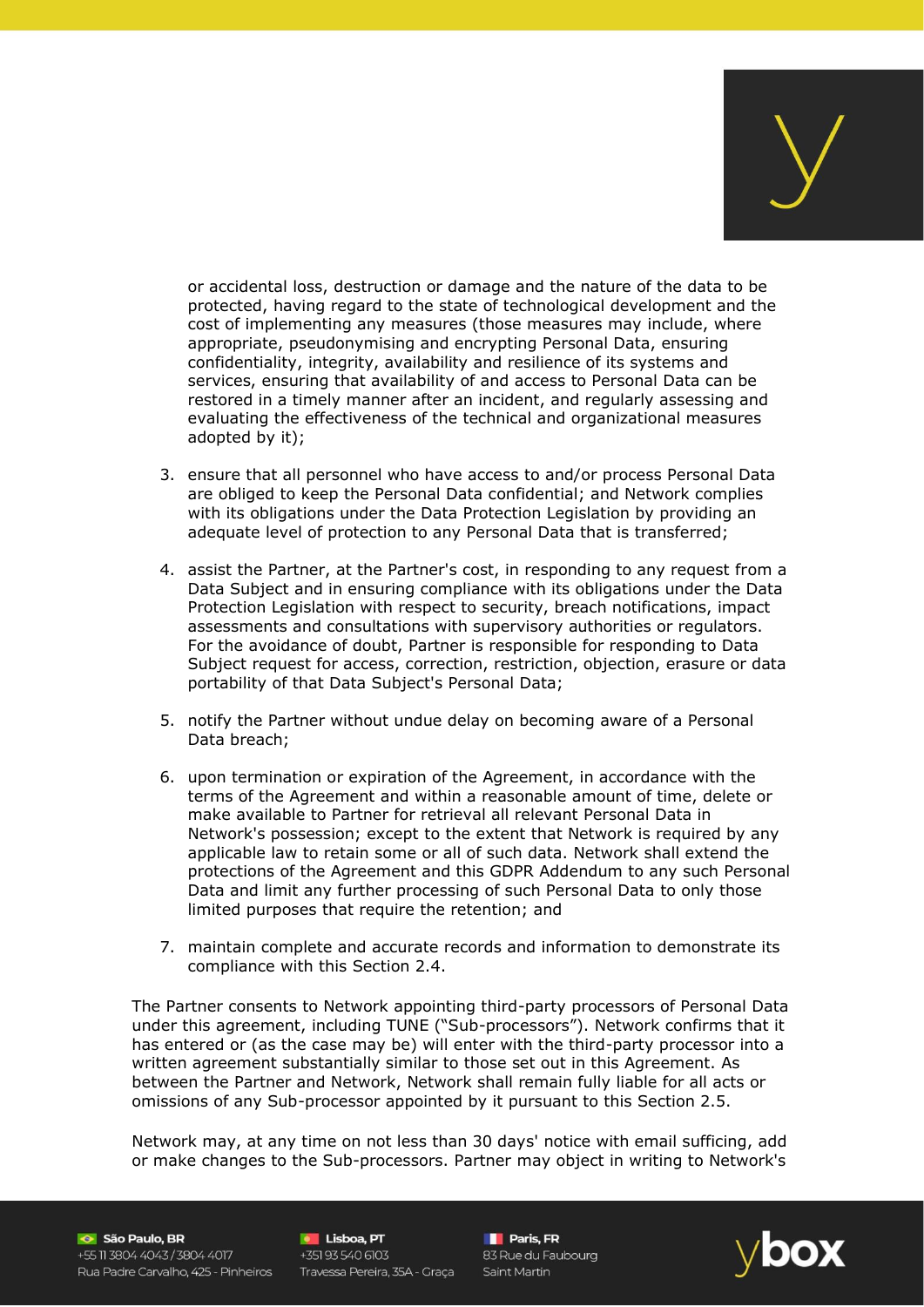

appointment of a new Sub-processor within five (5) business days of such notice, provided that such objection is based on reasonable grounds relating to data protection. In such event, the parties will discuss such concerns in good faith with a view to achieving resolution. If Network cannot provide an alternative Subprocessor, or the parties are not otherwise able to achieve resolution as provided in the preceding sentence, Partner, as its sole and exclusive remedy, may terminate the Agreement.

#### **Miscellaneous**

Except as stated in this GDPR Addendum, the Agreement will remain in full force and effect. If there is a conflict between the Agreement and this GDPR Addendum, the terms of this GDPR Addendum will control.

Any claims brought under this GDPR Addendum shall be subject to the terms and conditions, including by not limited to, the exclusion and limitations set forth in the Agreement.

## **Schedule 1 Processing, Personal Data and Data Subjects**

## **Details of Data Processing**

- 1. **Subject Matter:** The subject matter of the data processing under this GDPR Addendum is the Partner Personal Data.
- 2. **Duration:** As between Network and Partner, the duration of the data processing under this GDPR Addendum is until the termination of the Agreement in accordance with its terms.
- 3. **Purpose:** The purpose of the data processing under this GDPR Addendum is the provision of the Services to the Partner and the performance of Network's obligations under the Agreement (including this GDPR Addendum) or as otherwise agreed by the parties in mutually executed written form.
- 4. **Nature of the processing:** Network provides performance marketing solutions and such other Services as described in the Agreement, which process Partner Personal Data upon the instruction of the Partner in accordance with the terms of the Agreement.
- 5. **Categories of data subjects:** Partner may submit Partner Personal Data to the Services, the extent of which is determined and controlled by Partner in its sole discretion, and which may include, but is not limited to, Personal Data relating to the following categories of data subjects:

São Paulo, BR +55 11 3804 4043 / 3804 4017 Rua Padre Carvalho, 425 - Pinheiros

**C** Lisboa, PT +351 93 540 6103 Travessa Pereira, 35A - Graça